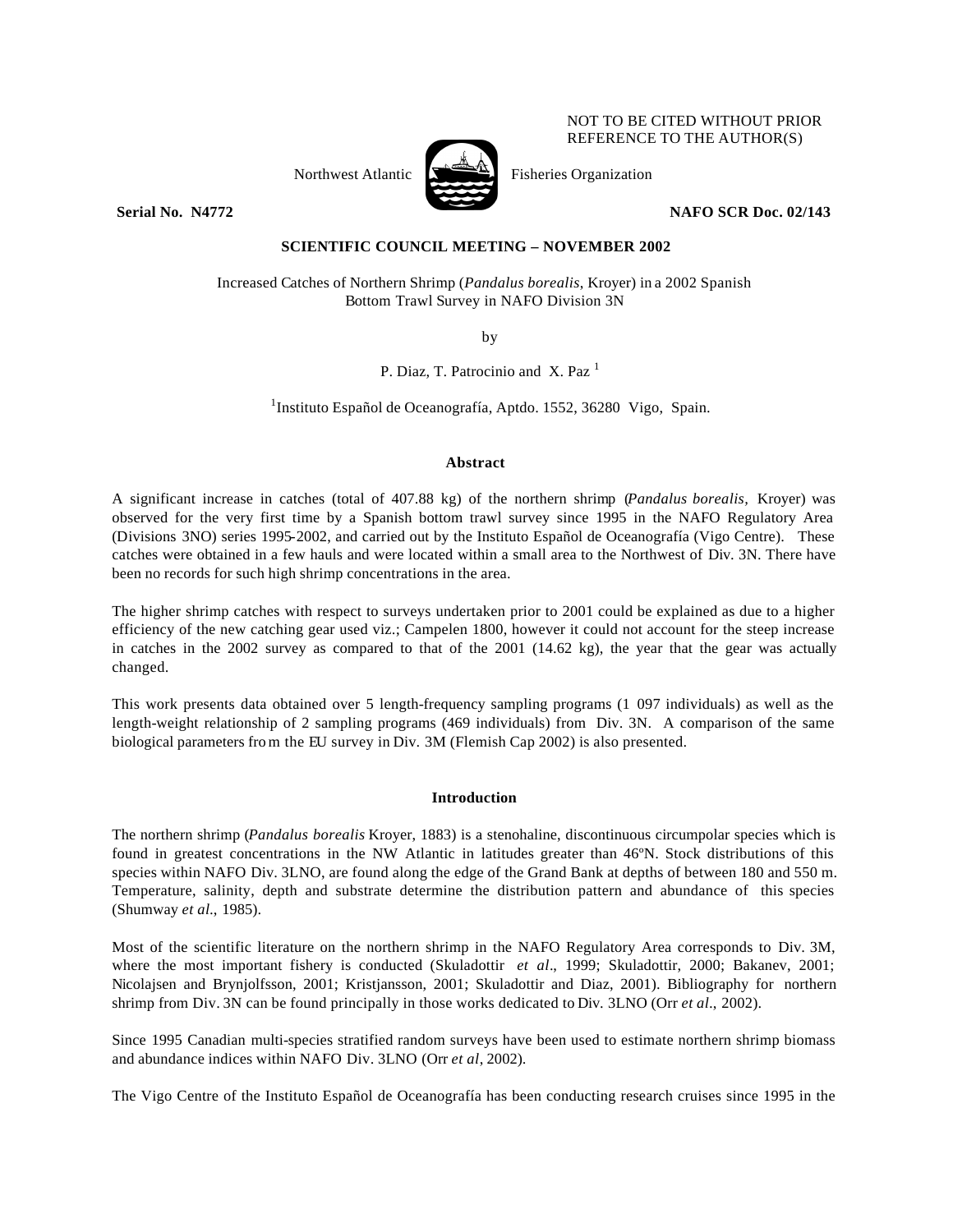NAFO Div. 3LNO, beyond the 200-mile exclusive economic zone. A stratified, random, bottom trawl, multispecies research sampling program was carried out to obtain abundance and biomass indices as well as other biological data for the many species present in the area.

This research survey was carried out from 1995-2000 on board the FV *Playa de Menduiña*, using a *Pedreira* gear (Paz *et al.*, 1995), an inefficient gear for shrimp fishing. Catches during the period were insignificant. During 2001 and 2002, the survey was carried out on board the oceanographic research vessel *Vizconde de Eza*, using a Campelen 1800 (Walsh *et al*., 2001). In spite of the improvements due to the new vessel and the use of a Campelen 1800, which is highly efficient for this species (Vazquez, 2002), the total catches were poor, i.e. 14.62 kg.

High sporadic catches in Div. 3N (Fig. 1), i.e. a maximum of 204.9 kilograms in a 30 minute trawling operation were obtained for the first time ever during 2002.

The catch results from the surveys and data analysis are discussed in this paper.

### **Materials and Methods**

The 2002 Spanish bottom trawl survey was carried out from the  $29<sup>th</sup>$  of April to the  $19<sup>th</sup>$  of May, following set guidelines that were already established for the series of IEO research surveys (Walsh *et al.*, 2001).

Samples of approximately 1.5 kilograms were taken to determine length frequencies in those hauls with the most significant catches.

Males and females were separated with reference to the endopodite of the first pleopod (Rasmussen, 1953). Those individuals that were in the middle of a sex change were considered as males under this criterion. The females were differentiated into mature and immature, following the sternal spines criteria (McCray, 1971). Ovigerous females were considered as an independent group not included within the mature females.

Individuals were measured on board by noting the distance from the base of the eye to the posterior mid dorsal point of the cephalothorax rim -OCL- (Shumway *et al*., 1985). Such measurements were made using electronic callipers to the lower half millimetre.

Samples were taken from five of the thirty-nine hauls with presence of the species. Depths of the sampled hauls varied from 184 to 366 m. A total of 1 097 individuals were measured. Data were used to obtain an estimate of the size distributions of the population in the area.

Furthermore, two samples were frozen on board to determine the length-weight relationship in the laboratory. Four hundred and sixty-nine individuals were selected, dried and weighed with a precision of 0.1 g to calculate the length-weight relationship.

The Spanish bottom trawl survey data are presented as sampling values.

Data of the samples taken is as under:

|              | No. of sampled lengths | No. of biological samples |
|--------------|------------------------|---------------------------|
| Depth $(m.)$ | (No. of individuals)   | (No. of individuals)      |
| 184-274      | 3 (576)                |                           |
| 275-366      | (521)                  | 2 (469)                   |

The data from Flemish Cap presented in this paper were obtained from the U.E. survey in Div. 3M (Flemish Cap 2002) and are presented as sampling values.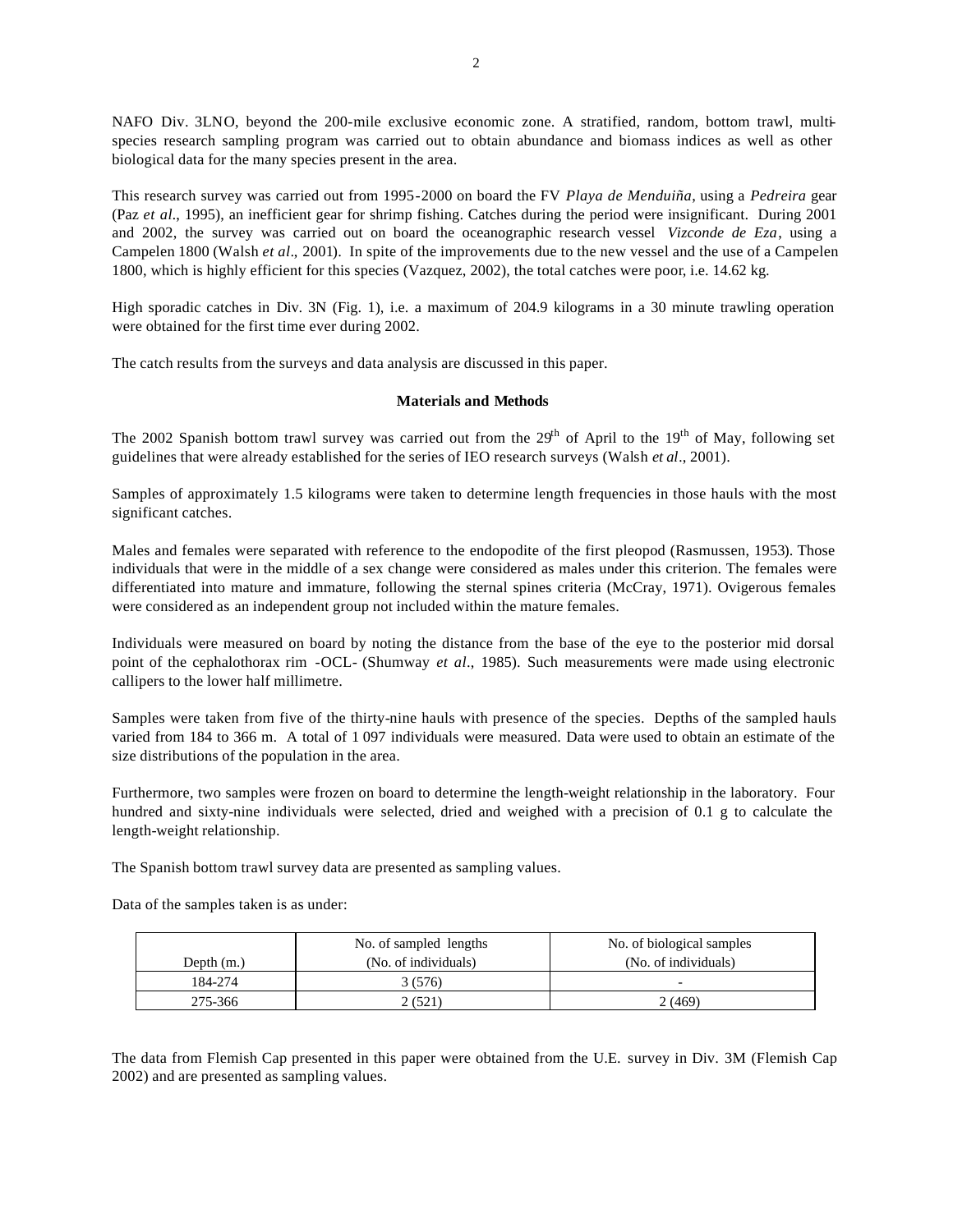### **Results**

Table 1 shows the catches of northern shrimp from the multi-species surveys carried out by IEO Vigo in the NAFO Div. 3NO area during the spring season from 1995-2002. The year 2002 shows an abrupt increase with respect to earlier years both for catches and for the number of hauls with presence of the species. Caution must be exercised with this data because the Pedreira net used until 2001 is not as efficient for shrimp as the Campelen gear used during the years 2001-02.

Table 2 shows total northern shrimp catches for the 2002 survey and details of depths and number of hauls per depth with presence of this species. Total catches during this survey were 407.88 kg and presence was noted in 39 hauls from Div. 3N. The most important catches were concentrated in latitudes higher than 45°N (Fig. 1) and 93.7% of the catches were made at depth of between 184 and 366 m.

The percentages by sex and maturity were: males 58.07%, immature females 30.99%, mature females 10.21% and ovigerous females 0.73 % (Fig. 2).

The length range for males varied between 10.5 and 25 mm; that for immature females between 19.5 and 26 mm; that for mature females between 19 and 27 mm and that for ovigerous females between 18 to 26.5 mm (Table 3.)

Figure 5 shows the size distribution by sex and maturity stage. A mode can be seen in 20 mm males, in 22.5 mm immature females, in 24 mm mature females. Only eight ovigerous females were found with a mode in 23.5 mm.

A modal size analysis program could not be used due to the low number of sampled individuals. An age-length key was used (Orr *et al.*, 2002) based on observations made in adjacent waters (Orr *et al*., 2002; Nicolajsen, 2001; Skuladottir, 2001; Skuladottir and Diaz, 2001).

| Age (years) | $OCL$ (mm.)   |
|-------------|---------------|
|             | < 8.5         |
|             | $8.5 - 12$    |
| 2           | $12.5 - 17$   |
| 3           | 17.5-20       |
|             | $20.5 - 22.5$ |
| 5           | $23 - 24.5$   |
| 6           | $25 - 27$     |
| $7 +$       | >27           |

According to the enclosed age-length key, we can observe that the males with a 20 mm modal length would belong to the 1998 year-class (age 3). The immature females would be dominated by the 1997 annual class (age 4) and the mature females dominated by the 1996 annual class (age 5). The mode for the ovigerous females would belong to the 1996 annual class (age 5).

Table 4 shows weights *versus* length and number of individuals obtained by the length-weight relationship (Fig. 3).

The weights with respect to size in the Flemish Cap survey (Table 5) and the length-weight relationship (Fig. 4) are similar to those observed in Div. 3N.

By comparing the size distribution data of the 2002 survey (Fig. 5) with those of the Flemish Cap 2002 survey (Fig. 6 and 7) of nearly the same dates and geographic area, one can observe differences in the percentage of mature and ovigerous females. Data on the proportions of each survey are given in the following table: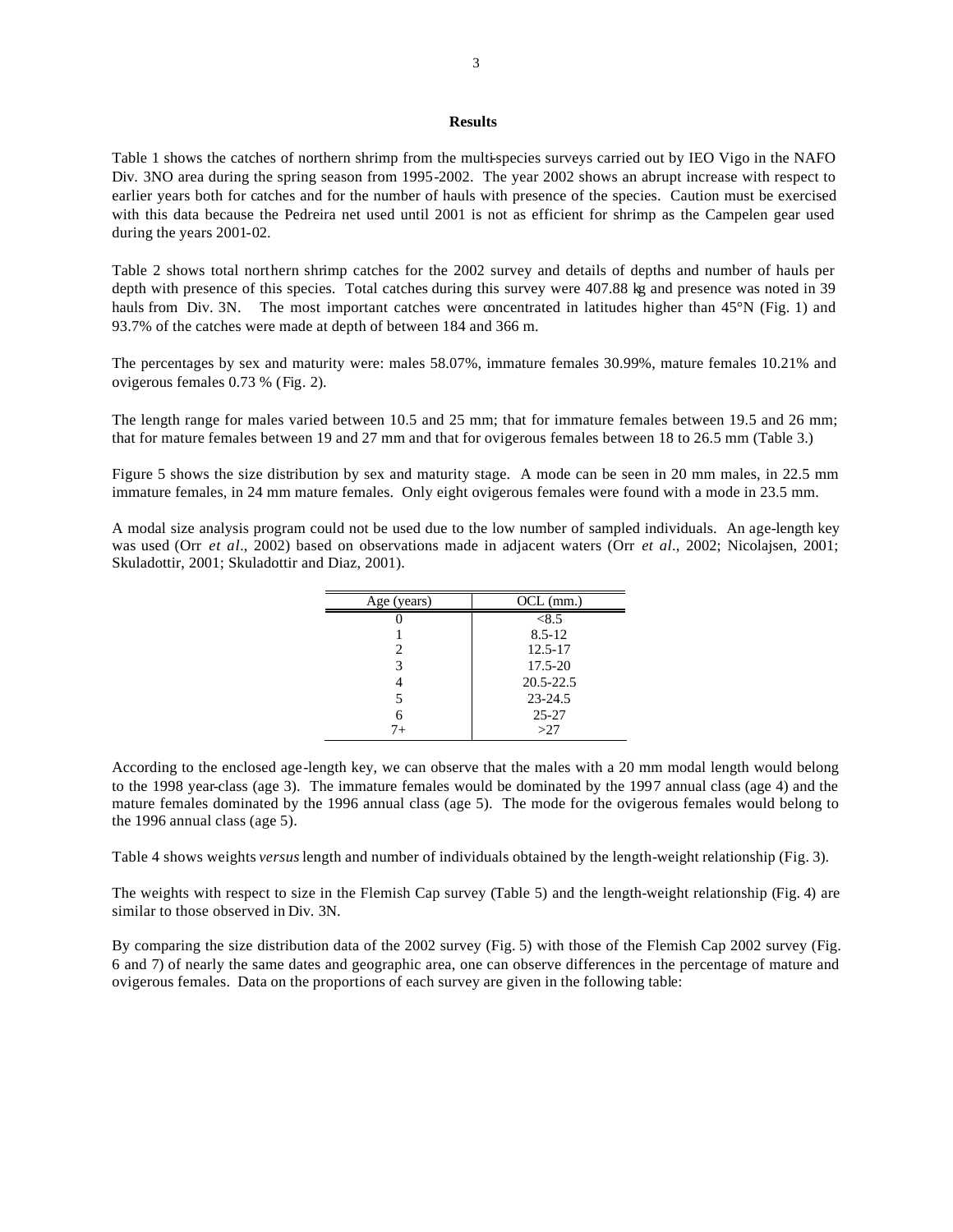|                   | <sup>1</sup> Spanish survey 02,3N $\mid$ <sup>2</sup> U.E survey 02, 3M $\mid$ <sup>2</sup> U.E survey 02,3M |              |                              |
|-------------------|--------------------------------------------------------------------------------------------------------------|--------------|------------------------------|
|                   | $(184-366 \text{ m depth})$                                                                                  | (all strata) | $(184-366 \text{ m. depth})$ |
| Males             | 58.07                                                                                                        | 44.27        | 51.09                        |
| Immature females  | 30.99                                                                                                        | 30.03        | 26.88                        |
| Mature females    | 10.21                                                                                                        | 25.67        | 22.01                        |
| Ovigerous females | 0.73                                                                                                         | 0.01         | 0.01                         |

<sup>1</sup> Campelen 1800 codend 20 mm. mesh size.

 $2$ Lofoten gear codend 35 mm. mesh size.

Although the percentage of mature females in the Flemish Cap is double that of Div. 3N, the percentage of ovigerous females is quite different. Such differences can apparently be explained as due to temperature and latitude (Shumway *et al*., 1985).

Figure 8 presents size distributions for each sex and maturity stage in Div. 3N and the Flemish Cap for the year 2002. The modal length in the males from Div. 3N is greater (20 mm) than in the Flemish Cap (18.5 mm) although both sizes belong to the same age-class (age 3).

The immature females from Div. 3N, with modal lengths 21.5 and 22.5 mm. and those of the Flemish Cap, modal lengths 23 and 24.5 mm. belonged to two different age classes; 4 and 5, respectively.

The mature females found in Div. 3N would correspond to age class 5 with modal length 23.5 mm, while the mature females in the Flemish Cap corresponded to modal lengths 23.5 and 26.5 mm, with age-classes 5 and 6 years respectively.

The small size of the sample in Div. 3N warrants cautious data interpretation.

More studies in the years to come are needed for a better knowledge of the distribution of the northern shrimp in Div. 3N, as well as to see if this significant increase was a one off event or whether it manifests an oncoming tendency.

### **Acknowledgements**

Our sincere thanks are due to Del Rio, J.L., Duran, P., to the NW Atlantic distant water fisheries department, at I.E.O. Vigo, who have been conducting the Spanish bottom trawl survey Div. 3NLO since 1995. Thanks are also due to the crew of the oceanographic research vessel *Vizconde de Eza*.

### **References**

- Bakanev, S. V. 2001. Russian Fishery for Northern Shrimp (*Pandalus borealis*) on Flemish Cap Bank, NAFO Division 3M and Grand Bank, Division 3L, in 2000 and January-September 2001. *NAFO SCR Doc*., No. 184, Serial No. N4574, 9 p
- Del Rio J. L, J. M. Casas, and T. Patrocinio. 2002. Northern Shrimp (*Pandalus borealis*) on Flemish Cap in July 2002. *NAFO SCR Doc*., No. xx, Serial No. Nxxxx, x p.
- Kristjansson, J. 2001. Short-time Variation in Catch-per-Unit-Effort (CPUE) of Shrimp (*Pandalus borealis*) at the Flemish Cap. *NAFO SCR Doc*., No. 170, Serial No.N4515, 4 p.
- Kristjansson, J. 2001. Changes in Population Structure of the Shrimp (*Pandalus borealis*) Stock at Flemish Cap, 1995-2000*. NAFO SCR Doc*., No. 171, Serial No. N4516, 5 p.
- McRay, J. A. 1971. Sternal spines as a charcteristic for differentiating between females of some Pandalidae. *J. Fish. Res. Bd. Can*., **28**: 98-100.
- Paz, X., J. Martínez, and E. De Cárdenas. 1995. Preliminary results from the 95 Spanish bottom trawl survey in the NAFO Regulatory Area for Divisions 3NO. *NAFO SCR Doc*., No. 55, Serial No. N2568, 10 p.
- Orr, D.C., P. Veitch and D. Sullivan. 2002. Information pertaining to the distribution of Northern Shrimp (*Pandalus borealis*, Kroyer) in NAFO Divisions 3LNO. *NAFO SCR Doc*., No. 61, Serial No. N4673, 72 p.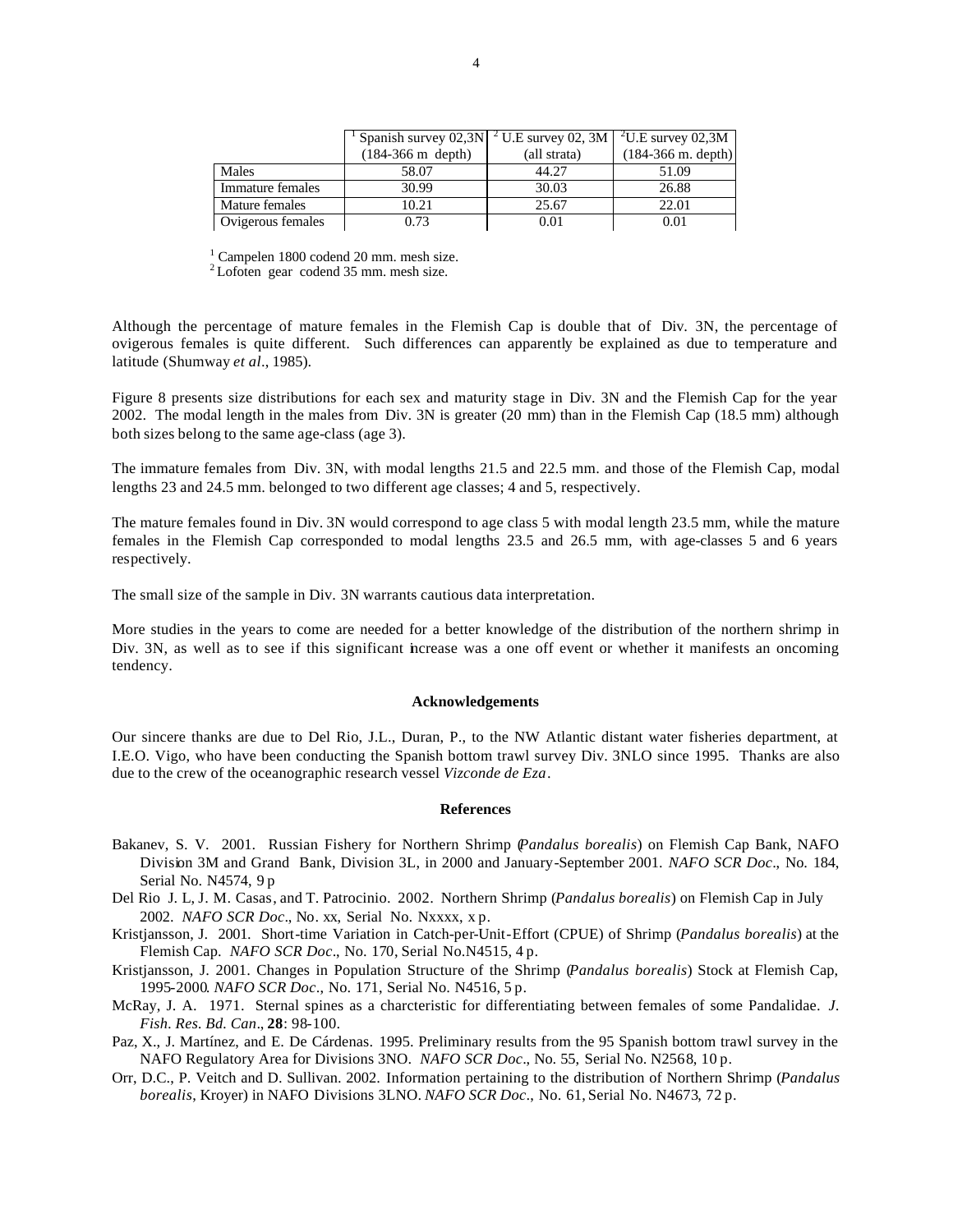Rasmussen, B. 1953. On the geographical variation in growth and sexual development of the Deep Sea Prawn (*Pandalus borealis*, Kr.). *Norweg. Fish. And Mar. Invest. Rep*., **10**(3): 1-160.

Shumway, S. E., H. C. Perkins, D. F. Schick, and A. P. Stikney. 1985. Synopsis of biological data on the Pink Shrimp (*Pandalus borealis*, Kroyer, 1838). *NOAA Techn.Rep.NMFS*, **30**, 57 p.

Skuladottir, U., D. G. Parsons, and D. Orr. 1999. The International Fishery for Shrimp (*Pandalus borealis*) in Division 3M (Flemish Cap), 1993-1999. *NAFO SCR Doc*., No.112, Serial No. N4192, 21 p.

Skuladóttir, U. 2000. The Icelandic shrimp fishery (*Pandalus borealis*, Kr.) at Flemish Cap in 1993-2000. *NAFO SCR Doc*., No. 74, Serial No. N4331, 34 p.

Skuladóttir, U., and P. Díaz. 2001. Age assessment of northern shrimp (*Pandalus borealis*) in EU surveys on Flemish Cap in 1988-2001. *NAFO SCR Doc*., No. 189, Serial No. N4579, 8 p.

Nicolajsen, A., and S. Brynjolfsson. 2001. Young northern shrimp (*Pandalus boeralis*) index for Flemish Cap (Division 3M), 1998-2001. *NAFO SCR Doc*., No. 187, Serial No. N4577, 7 p.

Vázquez, A. 2002. Catchability comparison between Lofoten and Campelen gears. *NAFO SCR. Doc*., No. 74, Serial No. N4688, 7 p.

Walsh, S. J., X. Paz, and P. Durán. 2001. A preliminary investigation of the efficiency of Canadian and Spanish survey bottom trawls on the southern Grand Bank. *NAFO SCR. Doc*., No. 74. Serial No. N4453, 18 p.

| Year              | Catch (kg.) | $No$ hauls |
|-------------------|-------------|------------|
| 1995 <sup>1</sup> | 4.6         | 1          |
| 1996 <sup>1</sup> | 2.4         | 1          |
| 1997 <sup>1</sup> | 0.14        | 1          |
| 1998 <sup>1</sup> | 4.95        | 5          |
| 1999 <sup>1</sup> | 13.29       | 13         |
| 2000 <sup>1</sup> | 3.95        | 13         |
| 2001 <sup>2</sup> | 14.62       | 16         |
| $2002^2$          | 408.1       | 39         |
|                   |             |            |

Table 1. Northern shrimp catches (kg) on Spanish bottom trawl survey 1995-2002.

1 Pedreira codend 35 mm.mesh size.

<sup>2</sup> Campelen codend 20 mm.mesh size

Table 2. Northern shrimp catches (kg) by strata (m) on Spanish bottom trawl survey 02.

| Depth strata (m.) | Catch $(kg.)$ | $N^{\circ}$ hauls |  |
|-------------------|---------------|-------------------|--|
| $\leq$ =56        | $\theta$      | $\theta$          |  |
| 57-92             | 0.013         | 2                 |  |
| 93-183            | 11,535        | 6                 |  |
| 184-274           | 78,747        | 7                 |  |
| 275-366           | 303,4         | 7                 |  |
| 367-549           | 8.3           | 6                 |  |
| 550-731           | 2,116         | 3                 |  |
| 732-914           | 0,06          | 2                 |  |
| 915-1097          | 3,707         | 2                 |  |
| 1098-1280         | 0,015         | 3                 |  |
| 1281-1463         | 0,005         |                   |  |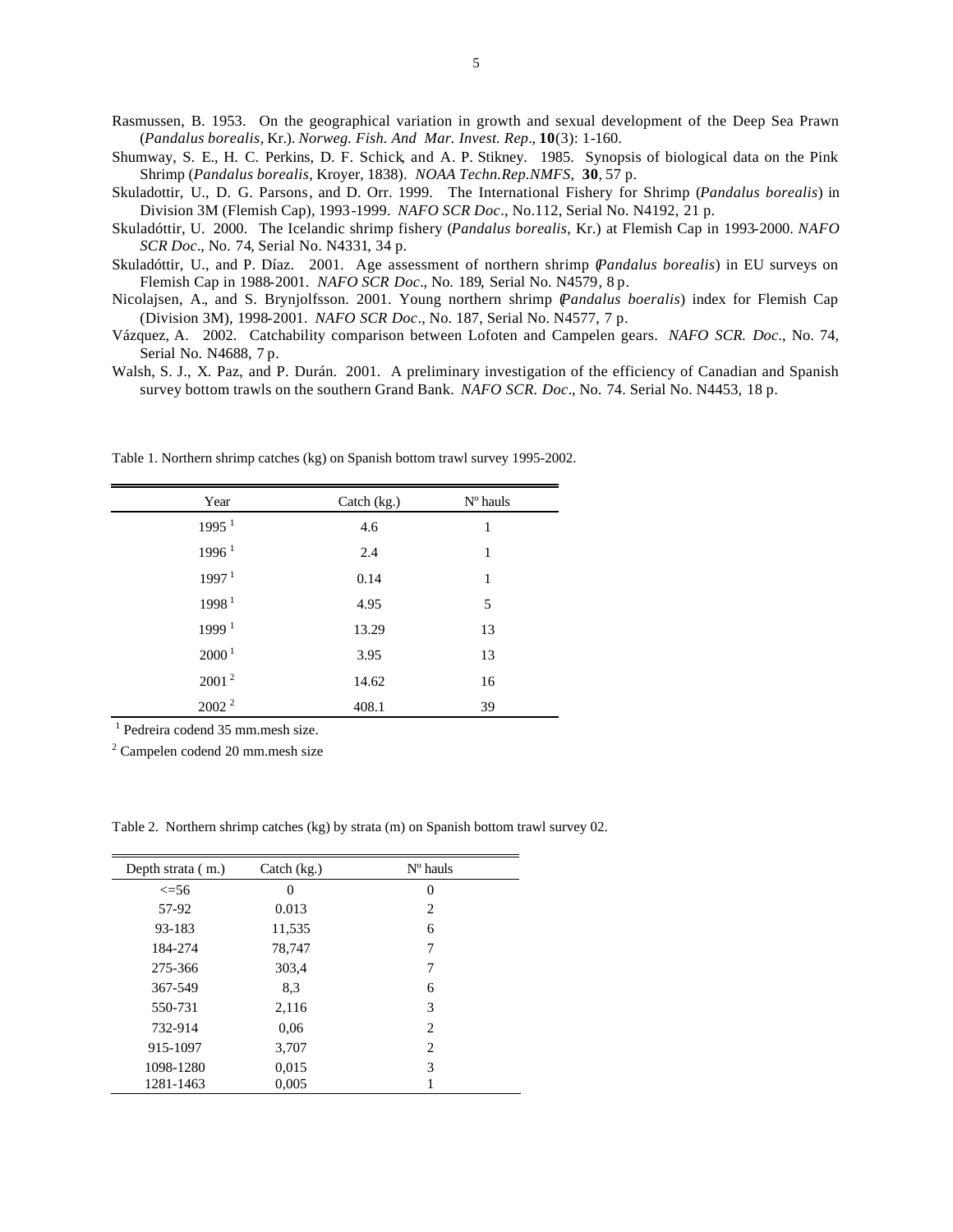| OCL (mm.)    | Males            | I. females       | M. females       | Ovigerous        | Total                       |
|--------------|------------------|------------------|------------------|------------------|-----------------------------|
| $\ \, 8.0$   | $\boldsymbol{0}$ | $\boldsymbol{0}$ | $\boldsymbol{0}$ | $\boldsymbol{0}$ | $\boldsymbol{0}$            |
| 8.5          | $\boldsymbol{0}$ | $\boldsymbol{0}$ | $\boldsymbol{0}$ | $\boldsymbol{0}$ | $\boldsymbol{0}$            |
| 9.0          | $\boldsymbol{0}$ | $\boldsymbol{0}$ | $\boldsymbol{0}$ | $\boldsymbol{0}$ | $\boldsymbol{0}$            |
| 9.5          | $\boldsymbol{0}$ | $\boldsymbol{0}$ | $\boldsymbol{0}$ | $\boldsymbol{0}$ | $\boldsymbol{0}$            |
| $10.0\,$     | $\boldsymbol{0}$ | $\boldsymbol{0}$ | $\boldsymbol{0}$ | $\boldsymbol{0}$ | $\boldsymbol{0}$            |
| 10.5         | $\mathbf{1}$     | $\boldsymbol{0}$ | $\boldsymbol{0}$ | $\boldsymbol{0}$ | $\mathbf{1}$                |
| $11.0\,$     | $\boldsymbol{0}$ | $\boldsymbol{0}$ | $\boldsymbol{0}$ | $\boldsymbol{0}$ | $\boldsymbol{0}$            |
| $11.5\,$     | $\boldsymbol{0}$ | $\boldsymbol{0}$ | $\boldsymbol{0}$ | $\boldsymbol{0}$ | $\boldsymbol{0}$            |
| $12.0\,$     | $\mathbf{1}$     | $\boldsymbol{0}$ | $\boldsymbol{0}$ | $\boldsymbol{0}$ | $\,1$                       |
| 12.5         | $\boldsymbol{0}$ | $\boldsymbol{0}$ | $\boldsymbol{0}$ | $\boldsymbol{0}$ | $\boldsymbol{0}$            |
| 13.0         | $\mathbf{1}$     | $\boldsymbol{0}$ | $\boldsymbol{0}$ | $\boldsymbol{0}$ | $\,1$                       |
| 13.5         | $\sqrt{2}$       | $\boldsymbol{0}$ | $\boldsymbol{0}$ | $\boldsymbol{0}$ | $\sqrt{2}$                  |
| $14.0\,$     | $\sqrt{2}$       | $\boldsymbol{0}$ | $\boldsymbol{0}$ | $\boldsymbol{0}$ | $\sqrt{2}$                  |
| 14.5         | $\boldsymbol{0}$ | $\boldsymbol{0}$ | $\boldsymbol{0}$ | $\boldsymbol{0}$ | $\boldsymbol{0}$            |
| 15.0         | 3                | $\boldsymbol{0}$ | $\boldsymbol{0}$ | $\boldsymbol{0}$ | $\overline{3}$              |
| 15.5         | $\mathbf{1}$     | $\boldsymbol{0}$ | $\boldsymbol{0}$ | $\boldsymbol{0}$ | $\,1$                       |
| 16.0         | $\overline{4}$   | $\boldsymbol{0}$ | $\boldsymbol{0}$ | $\boldsymbol{0}$ | $\overline{4}$              |
| 16.5         | 15               | $\boldsymbol{0}$ | $\boldsymbol{0}$ | $\boldsymbol{0}$ | 15                          |
| 17.0         | 13               | $\boldsymbol{0}$ | $\boldsymbol{0}$ | $\boldsymbol{0}$ | 13                          |
| 17.5         | $21\,$           | $\boldsymbol{0}$ | $\boldsymbol{0}$ | $\boldsymbol{0}$ | 21                          |
| $18.0\,$     | 25               | $\boldsymbol{0}$ | $\boldsymbol{0}$ | $\mathbf{1}$     | 26                          |
| 18.5         | 43               | $\boldsymbol{0}$ | $\boldsymbol{0}$ | $\boldsymbol{0}$ | 43                          |
| 19.0         | 63               | $\boldsymbol{0}$ | $\mathbf{1}$     | $\boldsymbol{0}$ | 64                          |
| 19.5         | 95               | $\overline{c}$   | $\boldsymbol{0}$ | $\mathbf{1}$     | 98                          |
| $20.0\,$     | 96               | $\overline{c}$   | $\boldsymbol{0}$ | $\boldsymbol{0}$ | 98                          |
| 20.5         | 92               | 10               | $\boldsymbol{0}$ | $\boldsymbol{0}$ | 102                         |
| $21.0\,$     | 78               | 34               | $\overline{4}$   | $\boldsymbol{0}$ | 116                         |
| $21.5\,$     | 35               | 75               | $8\,$            | $\mathbf{1}$     | 119                         |
| 22.0         | 29               | 66               | 15               | $\boldsymbol{0}$ | 110                         |
| 22.5         | 12               | $77\,$           | 14               | $\boldsymbol{0}$ | 103                         |
| $23.0\,$     | $\overline{4}$   | 40               | 16               | $\boldsymbol{0}$ | $60\,$                      |
| 23.5         | $\boldsymbol{0}$ | 12               | 14               | $\overline{c}$   | $28\,$                      |
| 24.0         | $\boldsymbol{0}$ | $11\,$           | 18               | $\mathbf{1}$     | 30                          |
| 24.5         | $\boldsymbol{0}$ | $\,$ 8 $\,$      | $\boldsymbol{7}$ | $\boldsymbol{0}$ | 15                          |
| 25.0         | $\mathbf{1}$     | $\overline{c}$   | $\mathbf{9}$     | $\boldsymbol{0}$ | 12                          |
| 25.5         | $\boldsymbol{0}$ | $\boldsymbol{0}$ | 3                | $\boldsymbol{0}$ | $\ensuremath{\mathfrak{Z}}$ |
| 26.0         | $\boldsymbol{0}$ | $\mathbf{1}$     | $\mathbf{1}$     | $\mathbf{1}$     | $\overline{3}$              |
| 26.5         | $\boldsymbol{0}$ | $\boldsymbol{0}$ | $\boldsymbol{0}$ | $\mathbf{1}$     | $\,1$                       |
| 27.0         | $\boldsymbol{0}$ | $\boldsymbol{0}$ | $\overline{c}$   | $\boldsymbol{0}$ | $\sqrt{2}$                  |
| 27.5         | $\boldsymbol{0}$ | $\boldsymbol{0}$ | $\boldsymbol{0}$ | $\boldsymbol{0}$ | $\boldsymbol{0}$            |
| <b>TOTAL</b> | 637              | 340              | 112              | $\,8\,$          | 1097                        |

Table 3. Northern shrimp length frequencies by sex and maturity stage on Spanish bottom trawl survey 2002.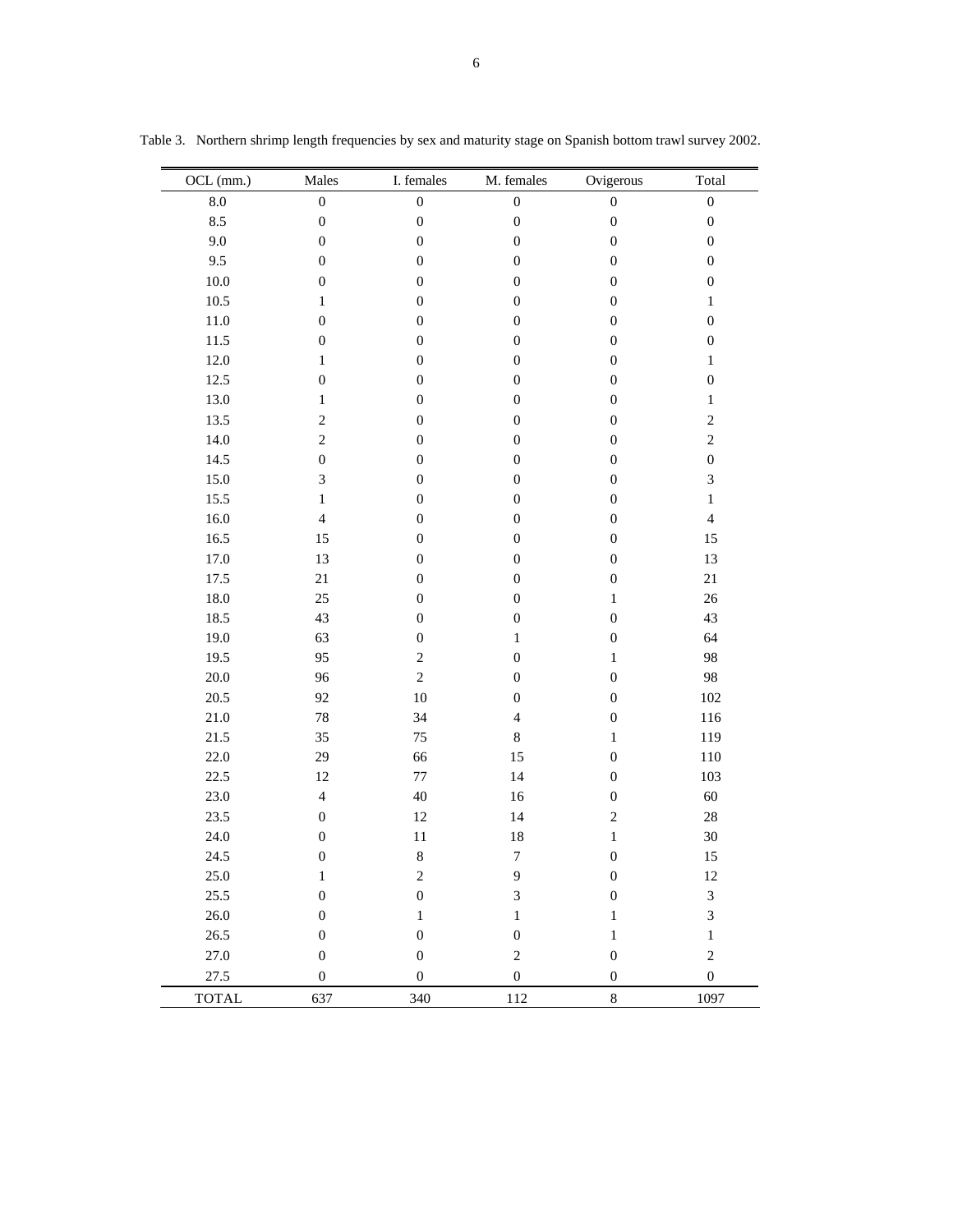| $OCL$ (mm.) | Weight (gr.) | $N^{\circ}$ individuals |
|-------------|--------------|-------------------------|
| 7.5         |              |                         |
| 10          | 0.7          | 4                       |
| 12.5        | 1.3          | 3                       |
| 15          | 2.1          | 17                      |
| 17.5        | 3.2          | 179                     |
| 20          | 4.6          | 212                     |
| 22.5        | 6.3          | 53                      |
| 25          | 8.3          | 1                       |
| 27.5        |              |                         |
| 30          |              |                         |
| 32.5        |              |                         |
| 35          |              |                         |
| 37.5        |              |                         |
|             |              |                         |

Table 4. Northern shrimp weights at length from Spanish bottom trawl survey 2002 in Div. 3N, obtained by length-weight relationship.

Table 5. Northern shrimp weights at length in July 2002 on Flemish Cap survey, obtained by length-weight relationship (Del Rio, 2002).

| $OCL$ (mm.) | Weights (gr.) | N°individuals |
|-------------|---------------|---------------|
| 7.5         |               |               |
| 10          | 0.6           | 116           |
| 12.5        | 1.1           | 54            |
| 15          | 1.9           | 149           |
| 17.5        | 3.1           | 169           |
| 20          | 4.5           | 338           |
| 22.5        | 6.4           | 298           |
| 25          | 8.4           | 484           |
| 27.5        | 11.5          | 244           |
| 30          | 14.8          | 339           |
| 32.5        | 18.7          | 112           |
| 35          | 23.2          | 8             |
| 37.5        |               |               |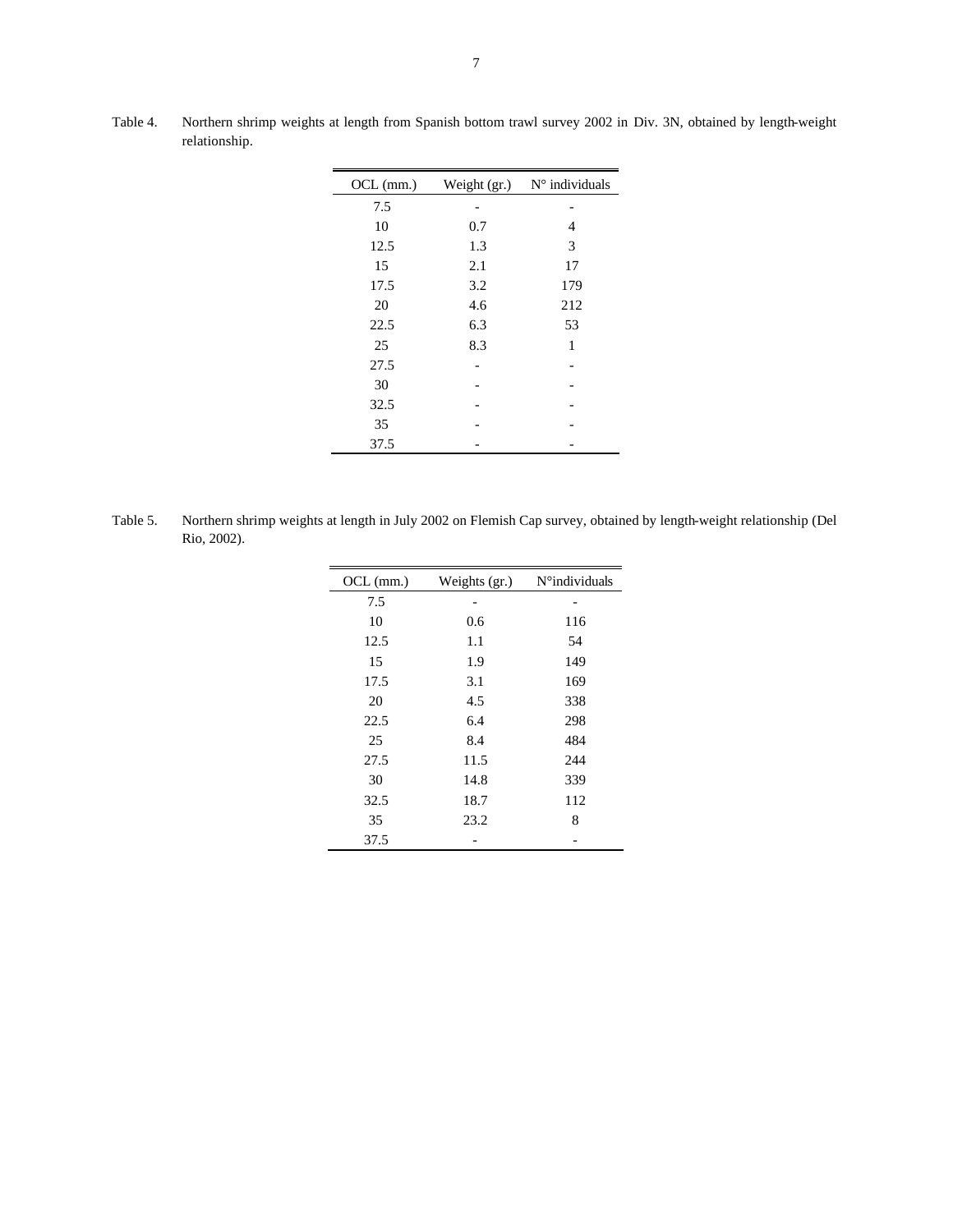

Fig. 1. Northern shrimp catches distribution (kg) in May 2002 on Spanish bottom trawl survey.



Fig. 2. Northern shrimp percentages by sex and maturity stage on the 2002 Spanish bottom trawl survey in Div. 3N.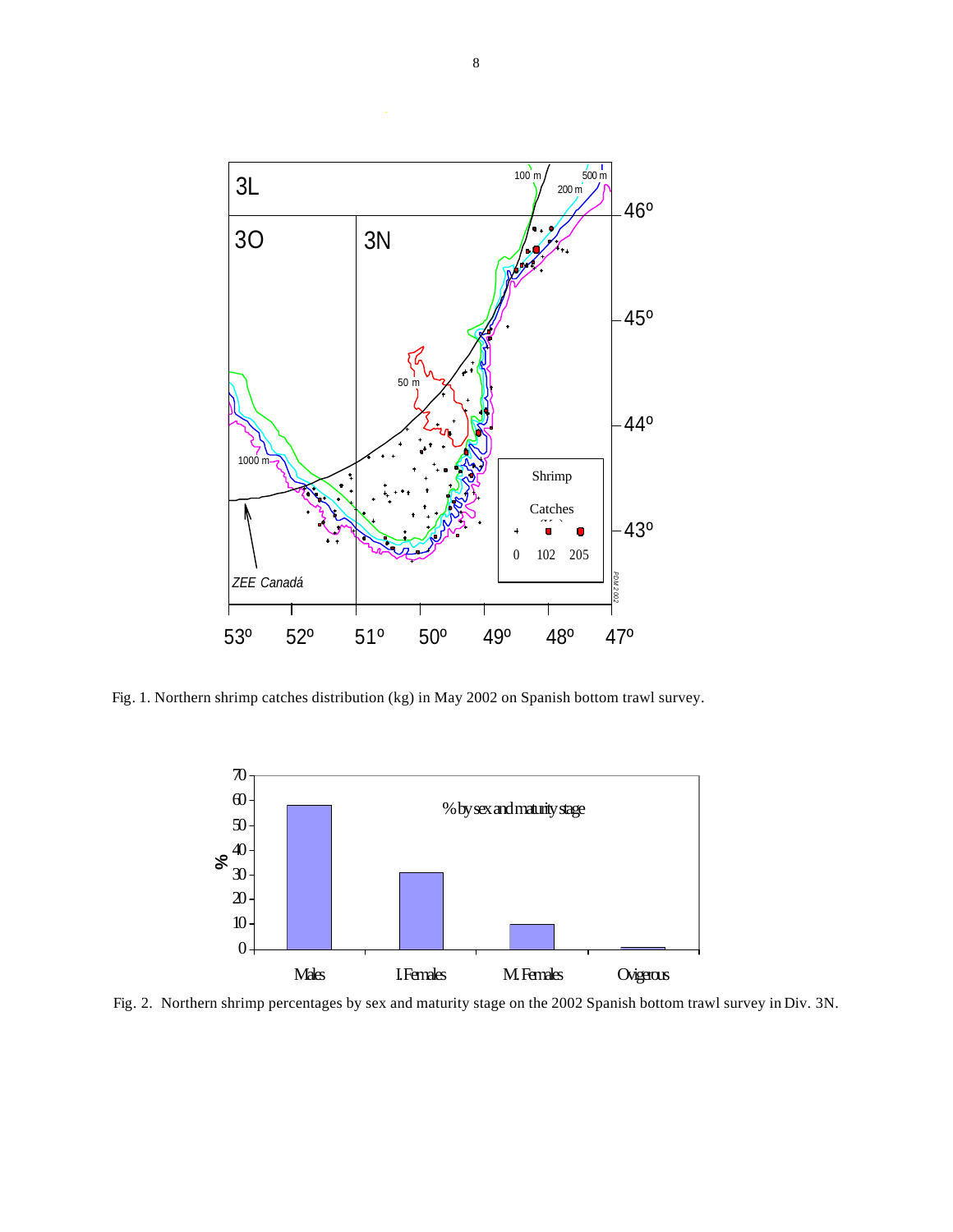

Fig. 3. Northern shrimp length-weight relationship on Spanish bottom trawl survey 2002 in Div. 3N.



Fig. 4. Northern shrimp length-weight relationship in Flemish Cap 2002 (Del Rio, 2002).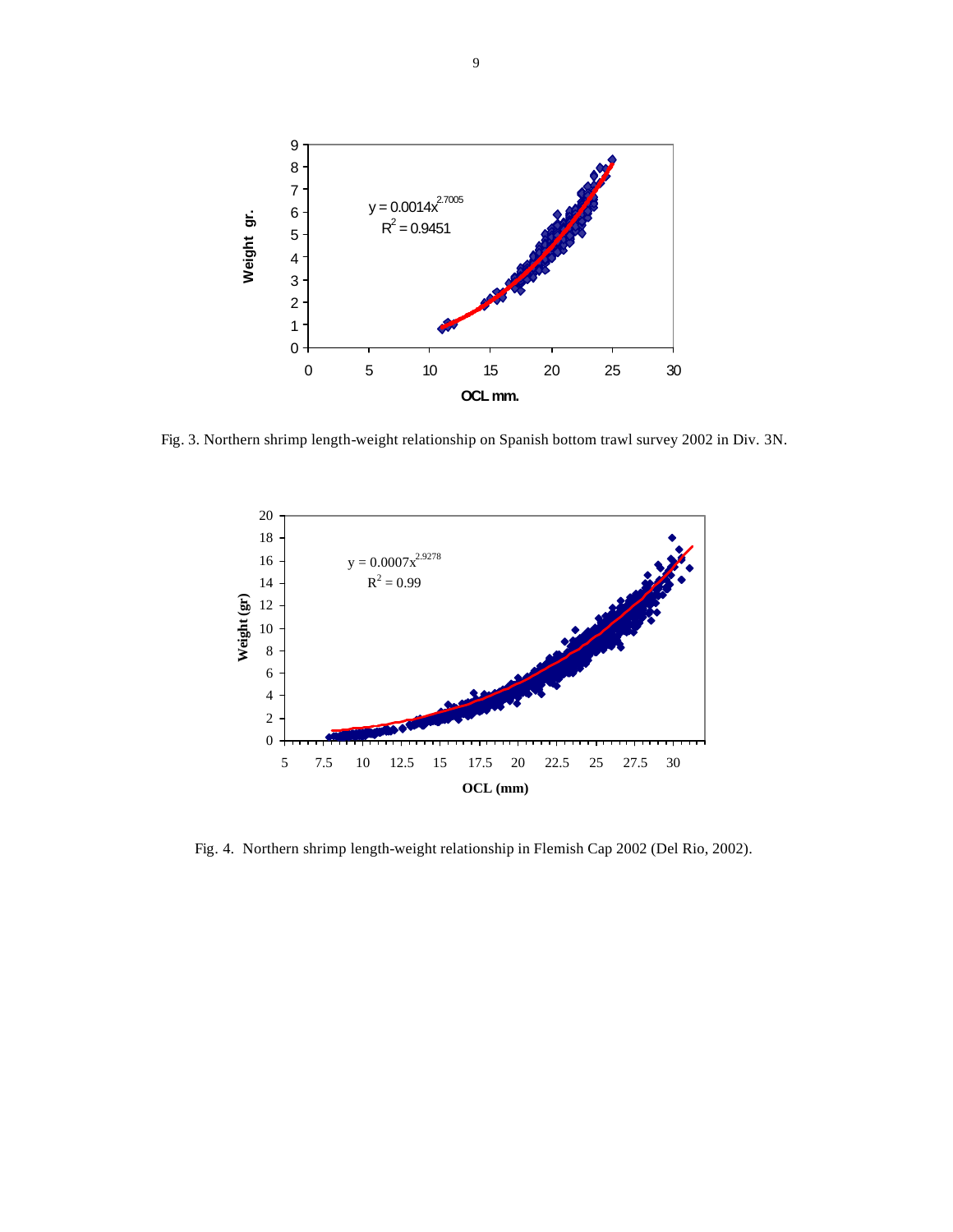

Fig. 5. Northern shrimp length distribution by sex and maturity stage on Spanish bottom trawl survey 2002.



Fig. 6. Northern shrimp length distribution by sex and maturity stage in July 2002 on Flemish Cap survey.



Fig. 7. Northern shrimp length distribution by sex and maturity stage in July 2002 on Flemish Cap survey at 184- 366 meters depth.